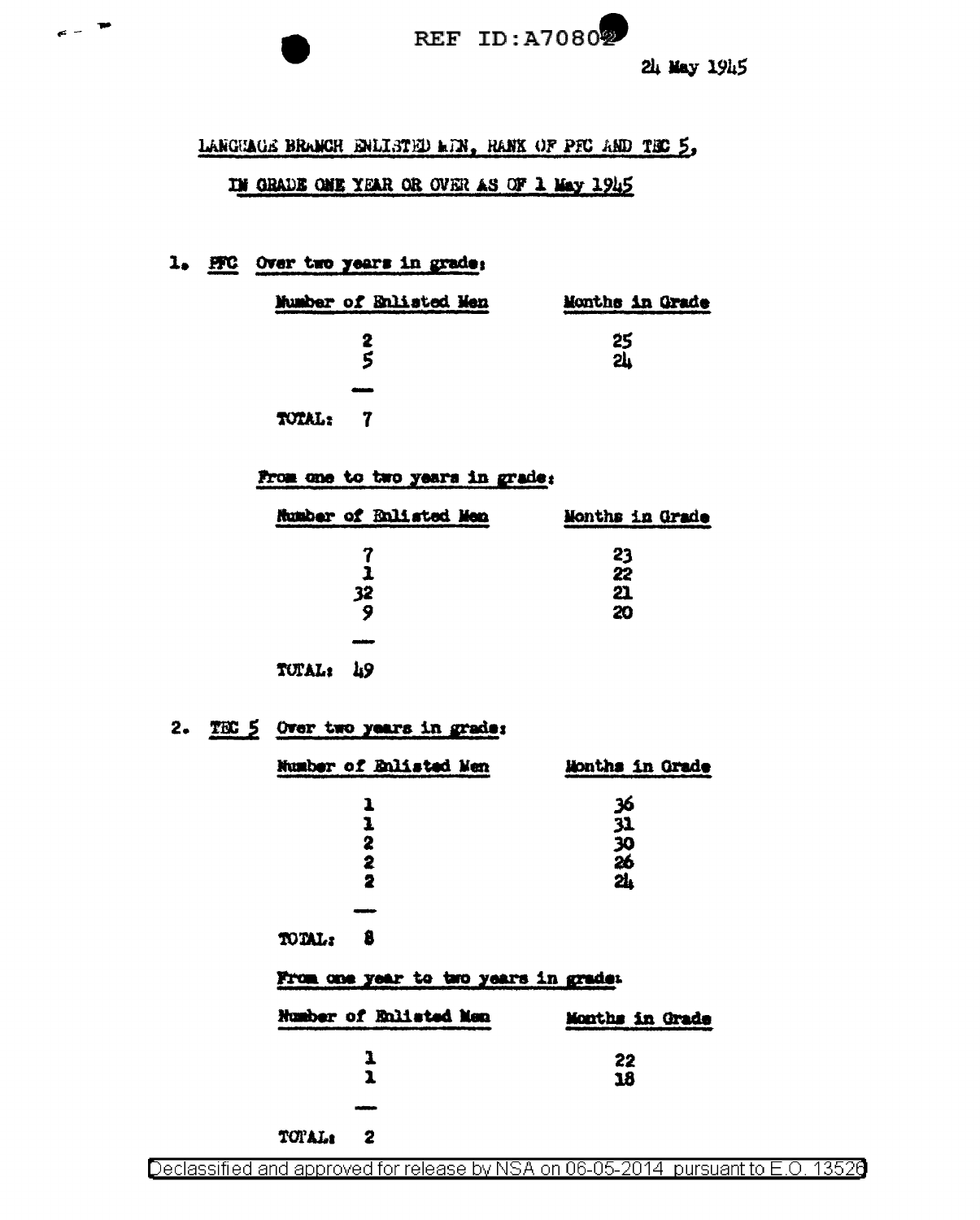

3. Total of PFC's in grade one year or over: - 56 Total of TEC 5's in grade one year or over: 10

 $\frac{1}{2} \left( \frac{1}{2} \right) \left( \frac{1}{2} \right) \left( \frac{1}{2} \right) \left( \frac{1}{2} \right) \left( \frac{1}{2} \right) \left( \frac{1}{2} \right) \left( \frac{1}{2} \right) \left( \frac{1}{2} \right) \left( \frac{1}{2} \right) \left( \frac{1}{2} \right) \left( \frac{1}{2} \right) \left( \frac{1}{2} \right) \left( \frac{1}{2} \right) \left( \frac{1}{2} \right) \left( \frac{1}{2} \right) \left( \frac{1}{2} \right) \left( \frac$ 

 $\overrightarrow{ }$ 

h. a. Average number of months in Army Service of PFC's in grade one year or over: 26 months.

b. Average number of months in Army Service of TEO 5's in grade one year or over: 33 months.

 $-2-$ 

 $\begin{array}{cccccccccccccc} \bot & \bot & \bot & \bot & \bot & \bot \end{array}$ 

 $\hspace{0.1cm} - \hspace{0.1cm} - \hspace{0.1cm} -$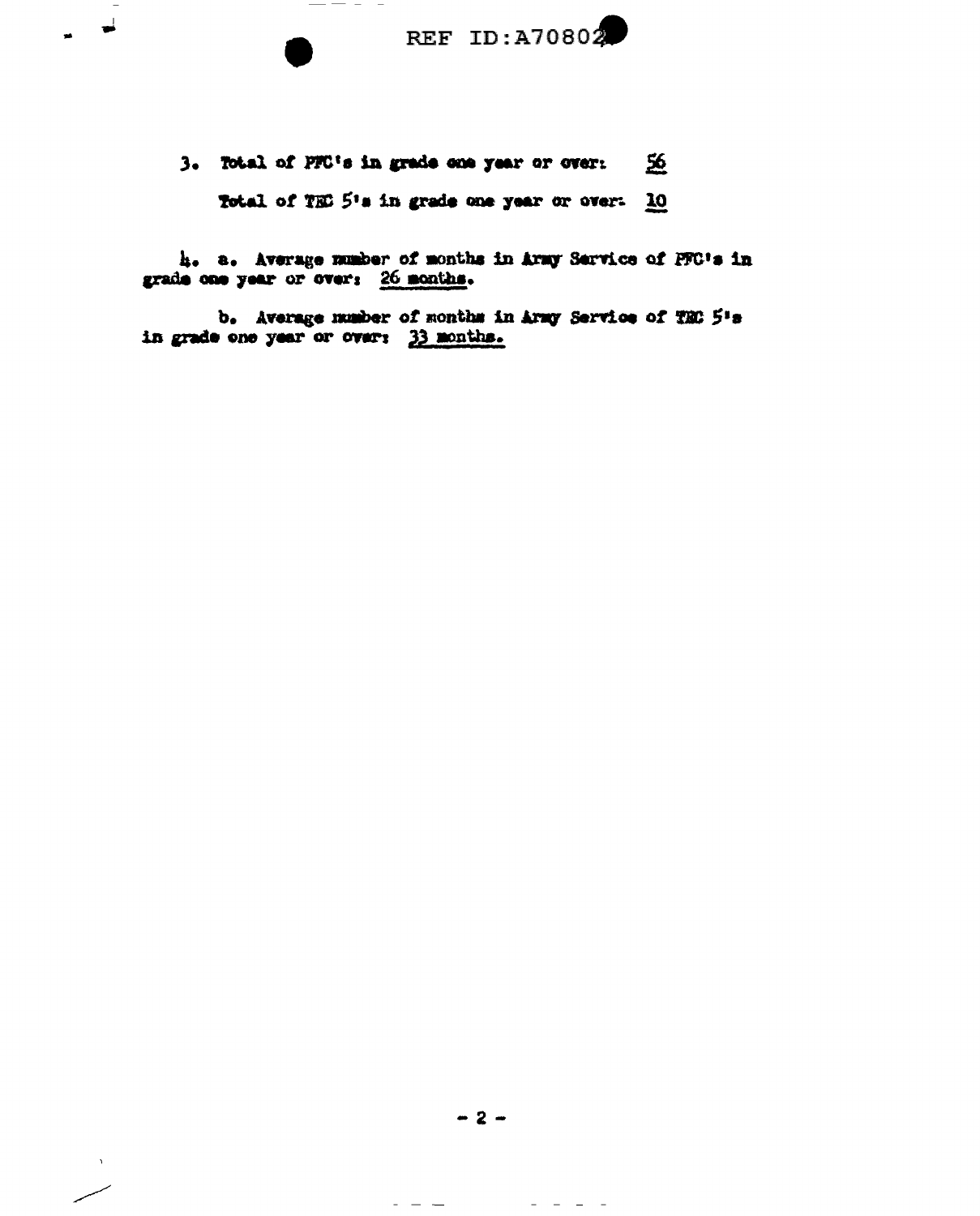

 $---$ 

 $\lambda$ 

# LANGUAGE BRANCH

**JAPANESE ARMY TRANSLATION SECTION**<br>(B-1-R)



L.,

-----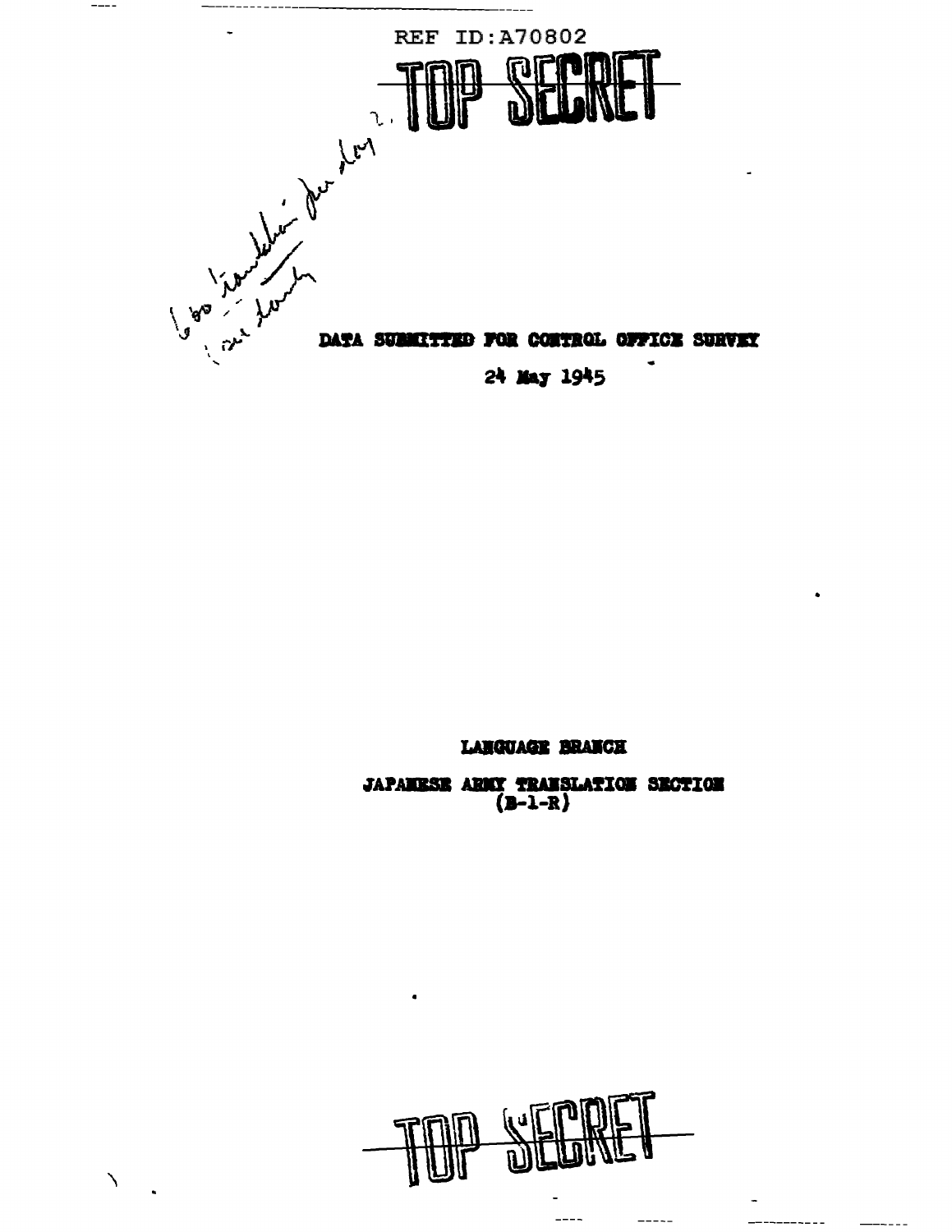



 $\mathbf{L}$ 

 $\mathbf{u}^{\dagger}$ 

 $\mathbb{E}|\mathbb{E}[\mathbf{0}]$  $T$  $T$  $T$  $T$  $T$  $T$  $T$  $T$  $T$  $T$ ILIN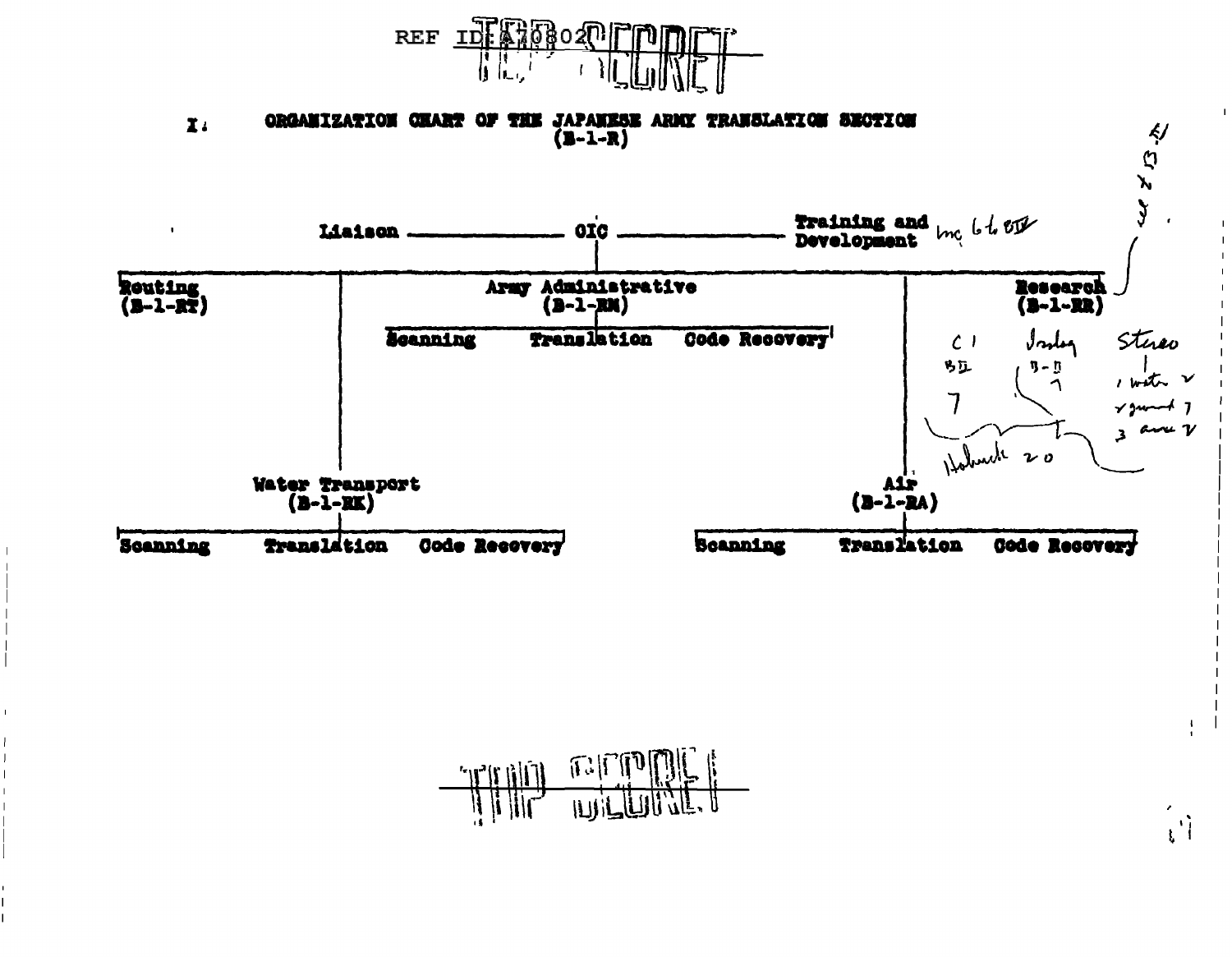

#### JAPANESE ARMY TRANSLATION SECTION II.

DATA ON ASSIGNED PERSONNEL as of 1 May 1945

|                             |          | Translators                 |           | Clerks      |       |
|-----------------------------|----------|-----------------------------|-----------|-------------|-------|
|                             | Officers | Enlisted Men                | Civilians | Civilians   | TOTAL |
| $B - 1 - RT$                |          | $\mathbf 0$                 | $\bf{0}$  | 37          | 38    |
| $B - 1 - RK$                | 15       | 36                          | 7         | 6           | 64    |
| $B - 1 - RN$                | 13       | 46                          | 20        | 14          | 93    |
| $B - 1 - RA$                | 8        | 26                          |           | 2           | 37    |
| $B - 1 - RR$                | 7        | $18(17 \epsilon M + 15N)$ 2 |           | 3           | 30    |
| Training and<br>Development | 4        | 4                           | 5         | $\mathbf 0$ | 13    |
| B-1-R Liaison               | 2        |                             | $\bf{O}$  | 3           | 6     |
|                             |          |                             |           |             |       |

281

 $\bullet$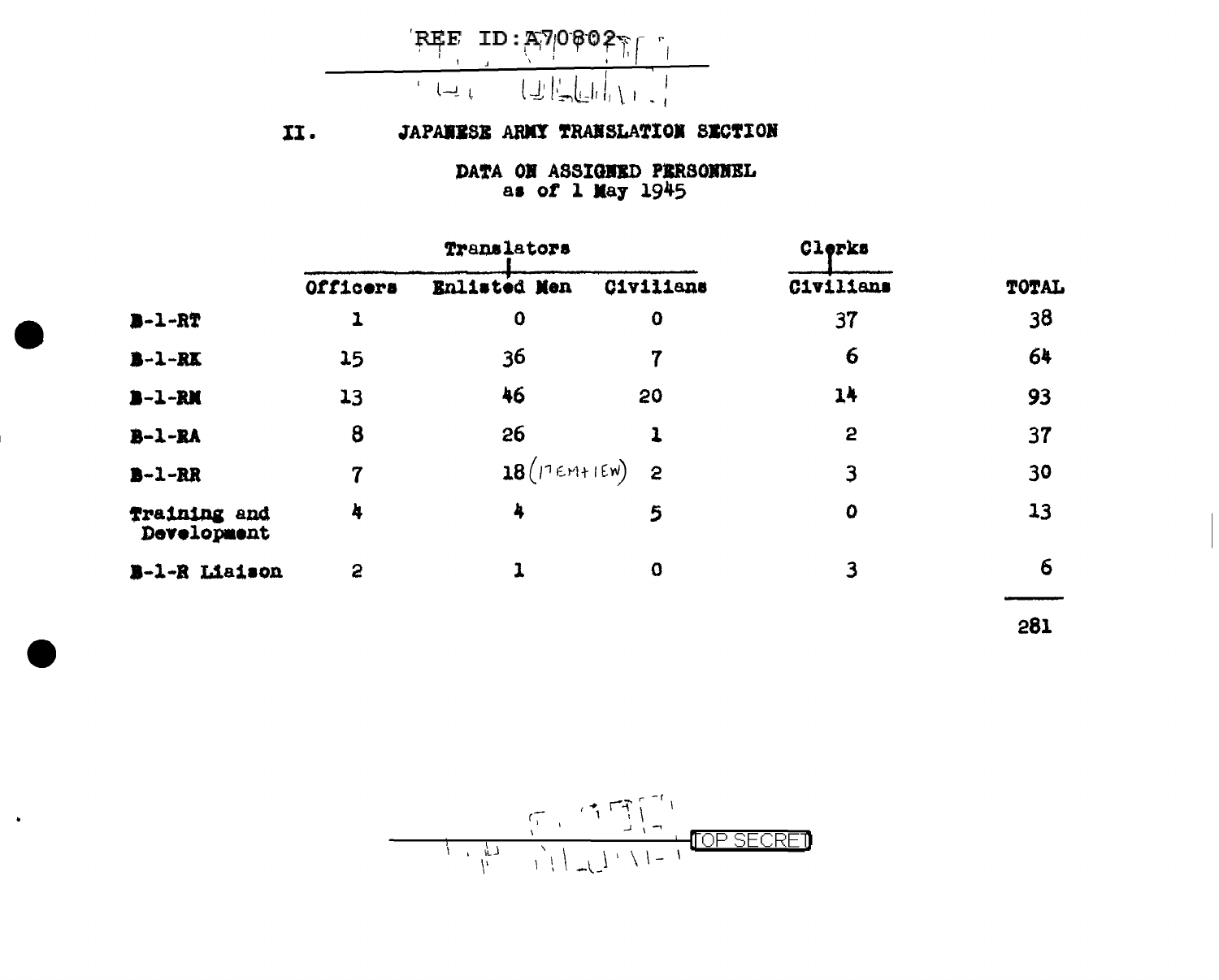

 $\mathbf{c}$ 

 $\sim$ 

III. JAPANESE ARMY TRANSLATION SECTION  $(B-1-R)$ 

Routing of work in typical translation subsection





 $-$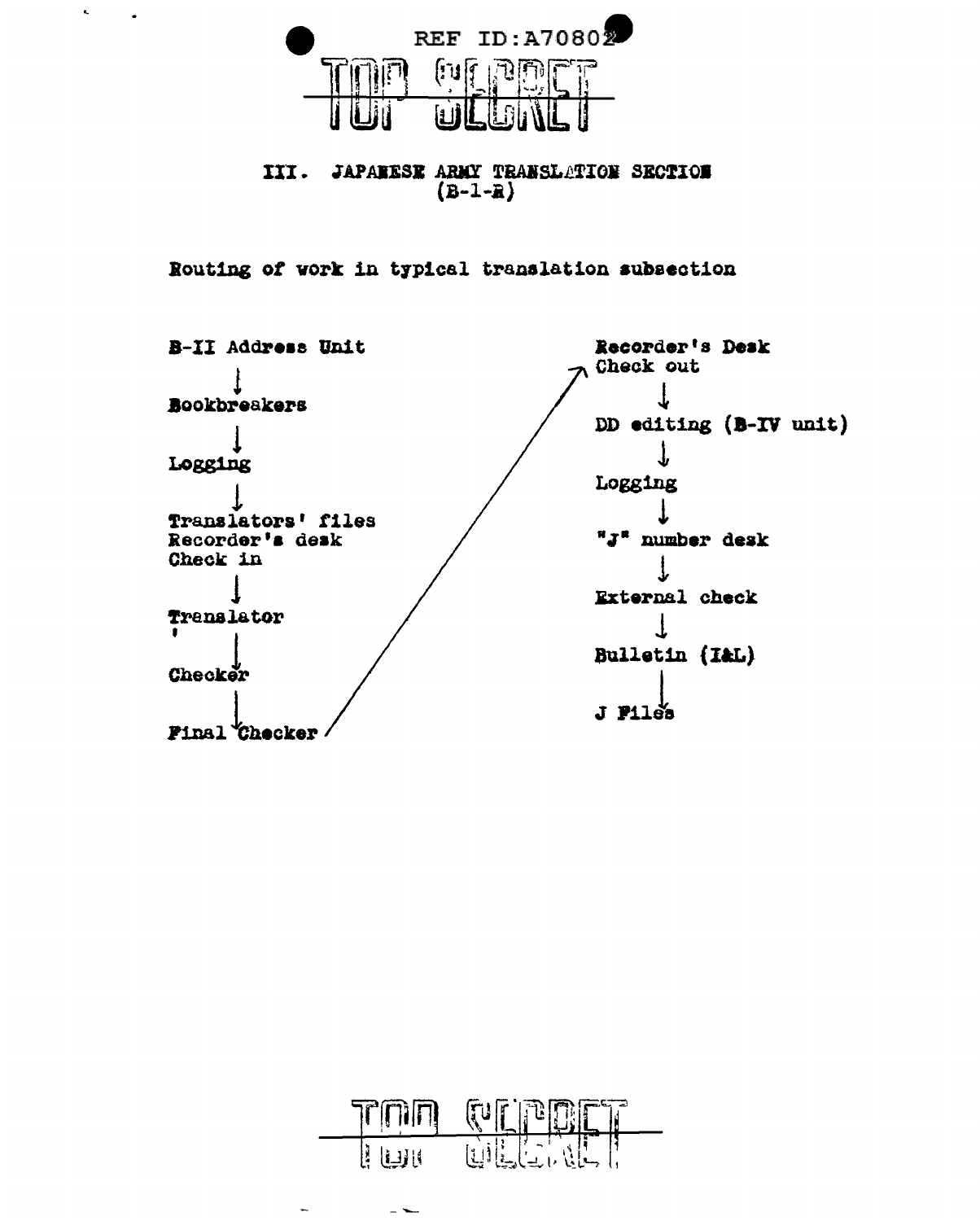

#### IV. CHECK LIST FOR INVESTIGATIONS

1. Mission

The Japanese Army Translation Section is divided into subsections with the following missions:

- B-1-RT. Logging and routing of all Japanese Army decoded messages turned over to  $B-I$  by  $B-II$ .
- B-1-RK. Code recovery, scanning, and translation of all Japanese Army Water Transport messages (JKK, JKH, JUK).
- B-1-RM. Code recovery, scanning and translation of all Japanese Army Administrative messages (JEM. JEN. JEP. JEQ. JET. JEV).
- B-1-RA. Code recovery, scanning, and translation of all Japanese Army Air messages (JEB, JES).
- B-1-RR. Translation of code instruction messages, weather messages, and cryptographic documents. The subsection also has routine administrative supervision over translators attached to the various B-II isolog and stereotype units.

Training and development is directly under OIC, B-1-R. Personnel in this group give short courses in Japanese for non-linguistic personnel throughout the Division, arrange orientation programs for new translators, translate plain text, and give linguistic assistance to members of B-4.

B-1-R Liaison. Teletypes important messages to G-2 and answers queries on translations.

2. Operations

a. The subsections of B-1-R work in close conjunction with the following units in other Branches:

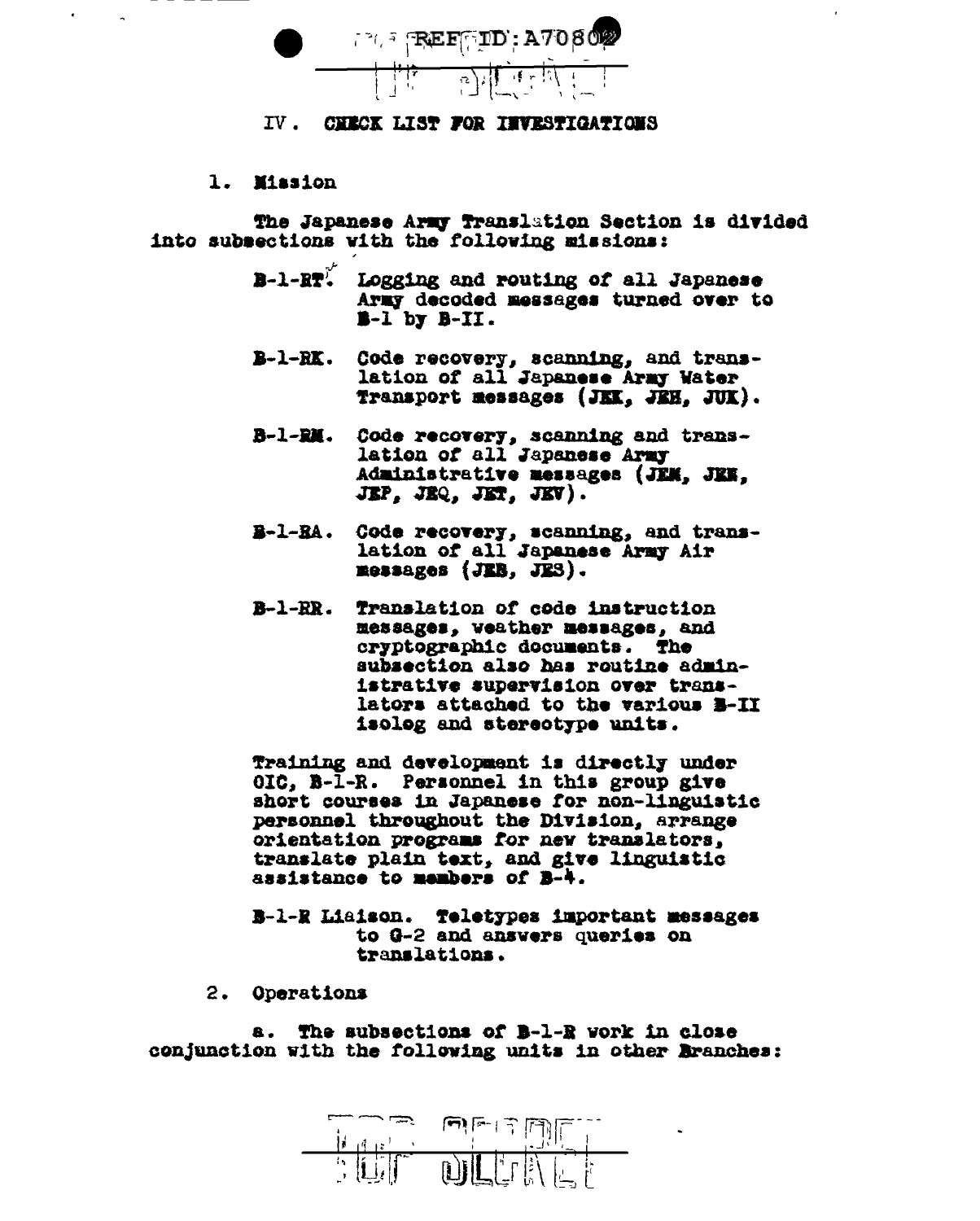REFLED AND 802

ن روستان ب

 $B-1-DH$ BIIf, G-2 Pacific Order of Battle (Ground)  $B-1-RT$ BIIe, 9-2 Rooncmic Branch BIIg, Q-2 Pacific Order of Battle (Air)  $B-1-RA$  $B - 1 - RR$ BIID (Cryptographic Intelligence Unit)  $B-1-PT$ I&L Bulletin, B-II Address Section **B-1-Liaison** G-2 Immediate Reports G-2 Economic Branch (Lt. Winks)

- b. Work load (See Tab A)
- 3. Personnel

 $\bullet$ 

r.

a. B-1-R personnel are assigned to all three shifts:

| Day       | $\frac{197}{82}$ |
|-----------|------------------|
| Swing     |                  |
| Graveyard | 4                |

b. Personnel have never been adequate to translate all material completely. All decodes are scanned currently, 40% to 60% being discarded as deadheads. Translation of all 0 and OP messages is accomplished within 24 hours. In general, P and  $\nu^T$  messages are being added to the backlog.

c. Hew requirements have not been requisitioned because it is felt that the 34 enlisted men now in the school and the 47 enlisted men soon to enter the achool will be adequate to take care of the latter stages of the Army problem.

d. Difficulties arising pertaining to personnel:

(1) Promotion

Civilian - satisfactory Officer - fair. 23 Second lieutenants have been in grade 16 months. Several of these men are head scanners and head bookbreakers. Enlisted - See Tab B.

- (2) Dissatisfaction none noted.
- $(3)$  Others none.

4. Space

a. Space is adequate. Eventually B-1-SP should be moved to the training room (2010), which at present is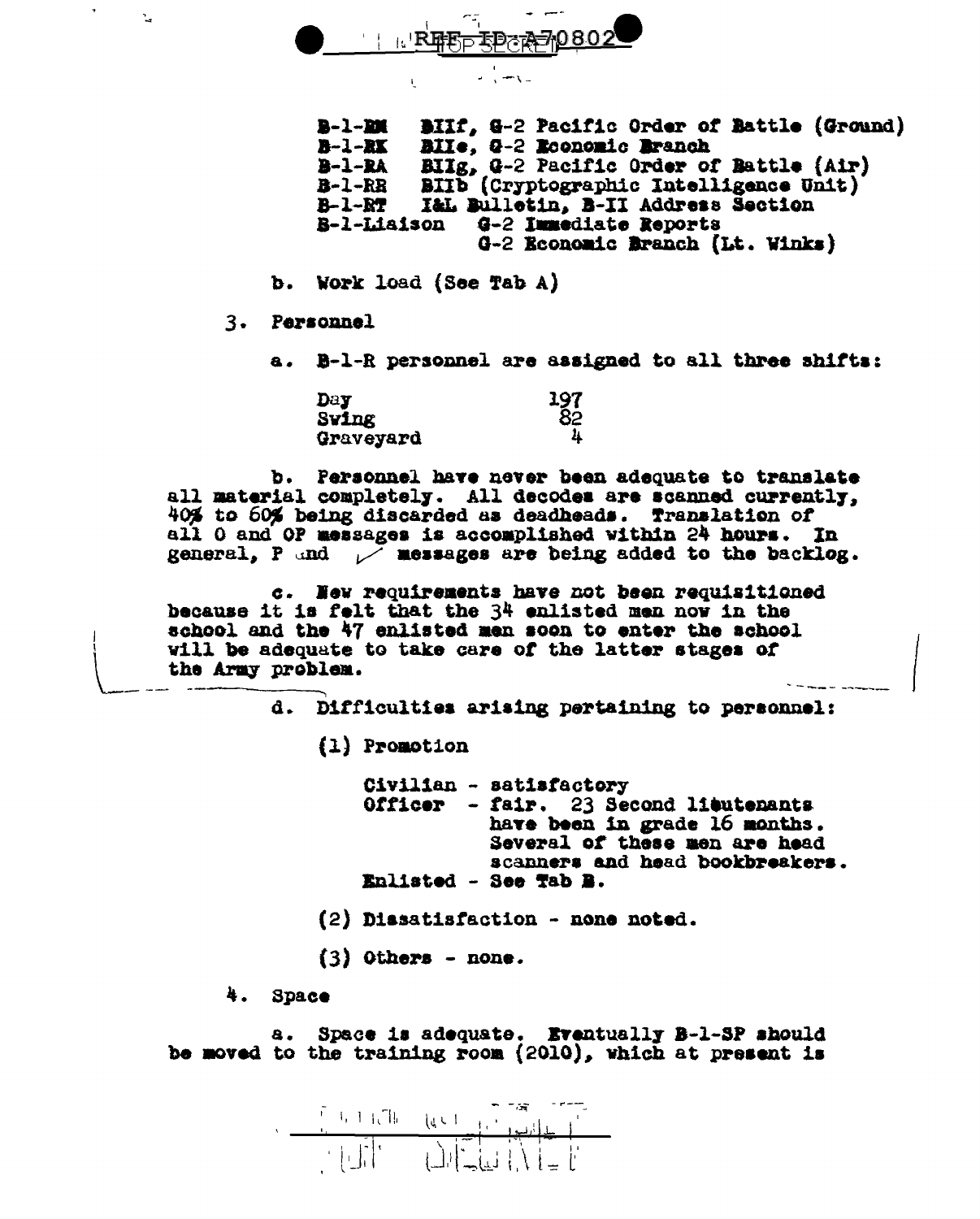

used part of the day as a division conference room. This would improve technical liaison between B-1-R and B-1-SP.

b. Location is fairly convenient for contact. with other sections. Provision of a secure telephone between B-1-RA and the scanners in Wing 4 would help considerably.

5. Lighting is not adequate for this type of work. A considerable number of cases of eye strain have come to light during the past year.

- 6. Files
	- a. Worksheets
		- (1) Messages to be translated: divided into Water Transport, Administrative, and Air Sections. (Kept until translation completed)
		- $(2)$  "J" File and "C" File: consist of traffic, decode, and translation stapled together. Arranged by Bulletin series. After six months these files are transferred to permanent storage under the cafeteria.
		- (3) File of Bulletins: used for quick reference to translation only (destroyed after one year).
		- $(4)$  Messages teletyped to Q-2 (destroyed within one week).
		- (5) Locator cards: for matching parts (permanent).<br>Rookbreakers' files
	- Rookbreakers' files Ъ.
		- (1) Code history: one card file for each code, showing history of every group (permanent).
		- (2) Ship files, giving ship names, numbers, types, new ship name assignments (permanent).
		- (3) Hand index of unrecovered groups  ${\rm (temporary)}$ .

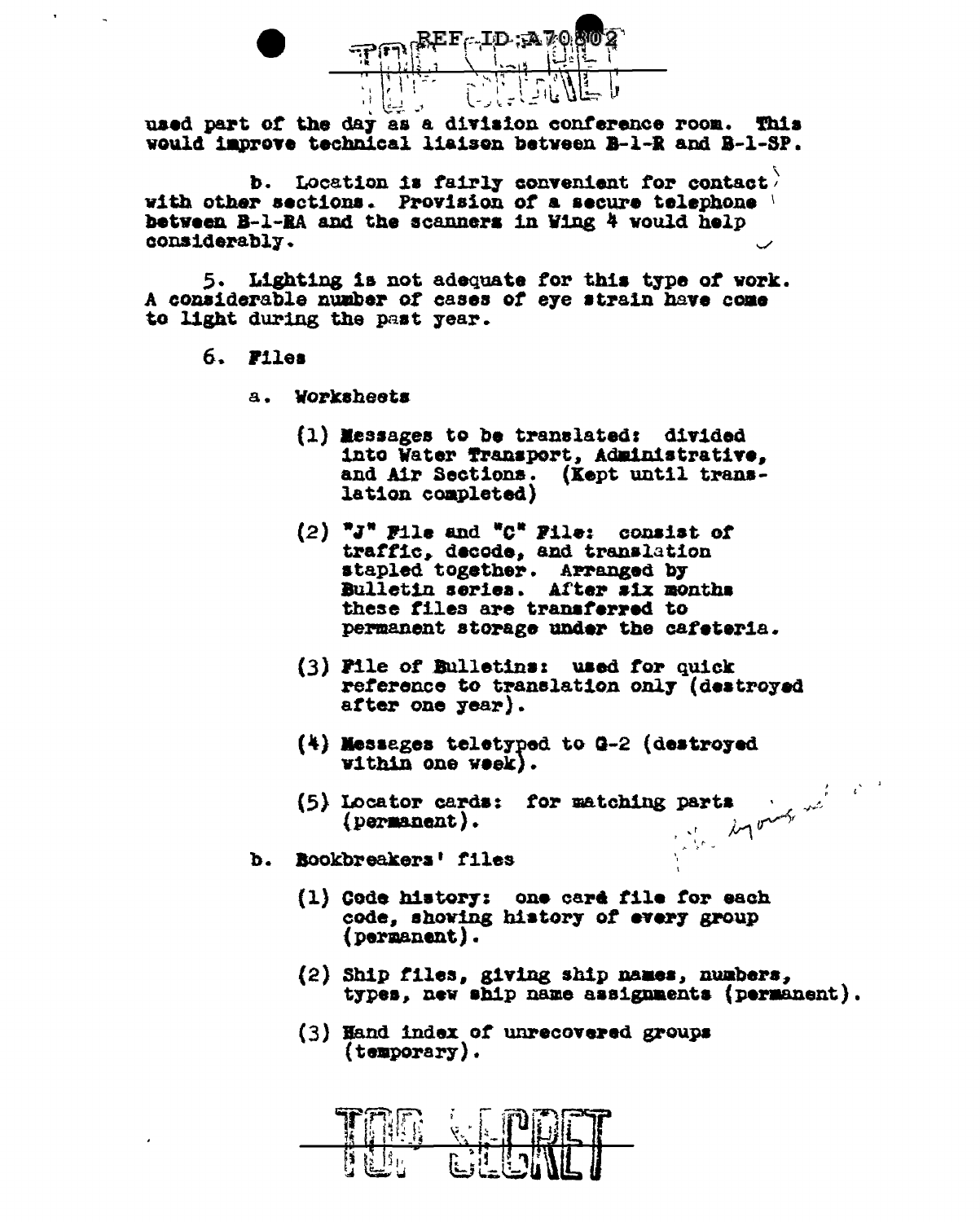

8. Reports

a. Technical Circulars issued by various bookbreaking teams and specialists are distributed by the B-1 Service Unit to all translators, G-2, B-II and overseas agencies.

b. Daily translation figures telephoned to Col. Eayes' office and sent to B-II for B-II Information miletin.

c. Weekly Summary of intelligence and new developments in B-1-R sent to B-II for inclusion in "The Week in Review."

d. Semi-monthly report on code reconstruction and intelligence contained in messages submitted to Branch Chief for forwarding to the Commanding Officer.

All of these reports are based on the permanent worksheet files and bookbreakers' files in B-1-R.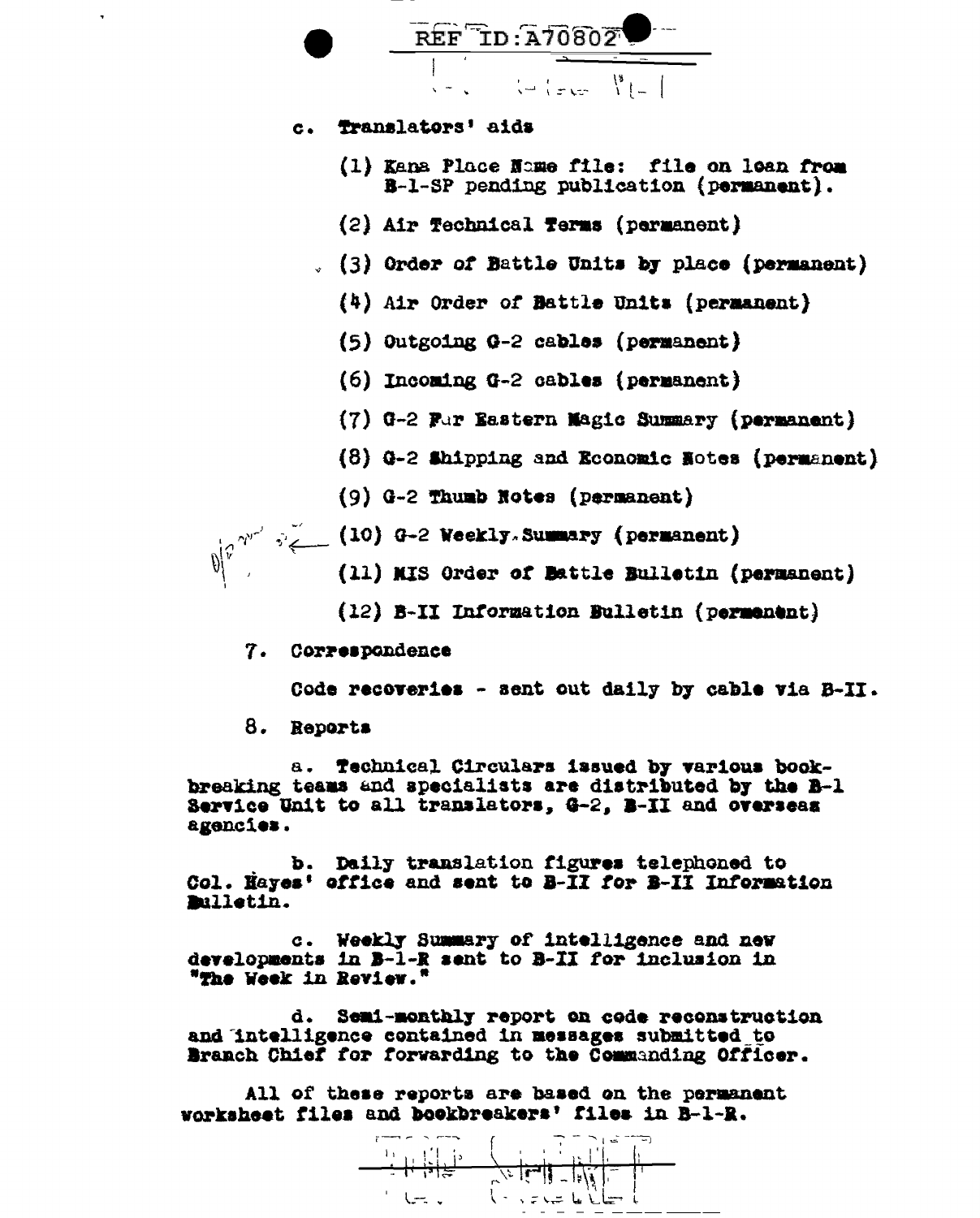

 $\mathbf{r}$ 

9. The following steps are being taken to improve B-1-R operations:

a. A reviewing unit is being created to standardize English translations Dr Japanese originators.

b. Capt. Martin of I&L is taking steps to publish a new edition of the Order of Battle Dictionary which is in constant use in B-1-R.

c. Efforts have been made to have B-II attach traffic to a greater portion of machine decodes sent to B-1. This would greatly facilitate degarbling. At present, about 30% of the decodes coming into B-1-R have no traffic at all.

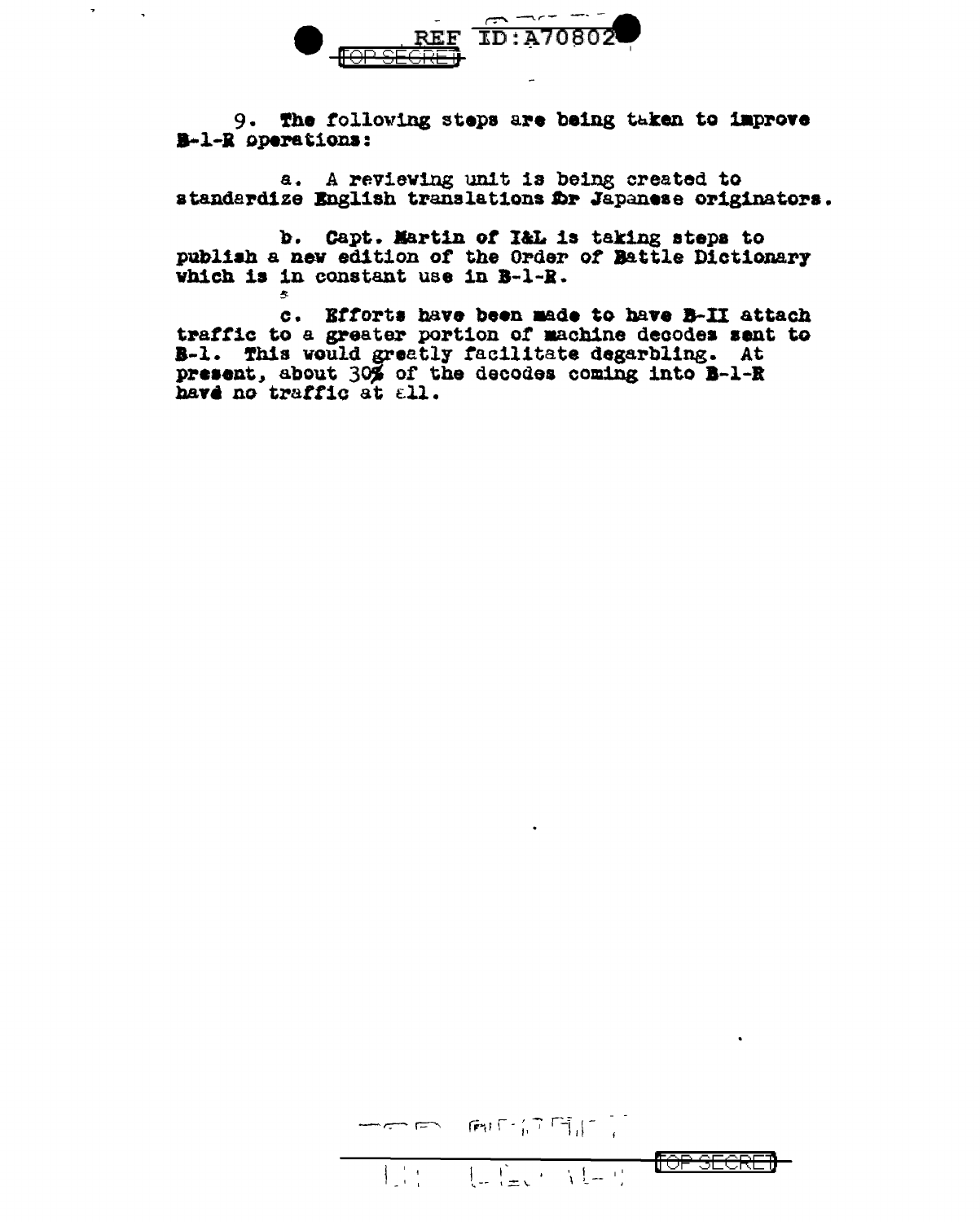

### JAPANESE ARMY TRANSLATION SECTION

Allocation of Translator Personnel and Work Load (as of 23 May 1945)

| Subsection        | <b>Scanners</b> | <b>Messages</b><br><b>Scanned</b><br>Daily | Book-<br>breakers | <b>Final</b><br><b>Checkers</b> | Checkers &<br><b>Training</b><br>Officers | <b>Translators</b> | <b>Daily</b><br>Trans.      | from Junts<br>Back-<br><b>10g</b> |
|-------------------|-----------------|--------------------------------------------|-------------------|---------------------------------|-------------------------------------------|--------------------|-----------------------------|-----------------------------------|
| $3 - 1 - RA$ aw   | 13              | 300                                        |                   |                                 | 2                                         | 11                 | 65                          | 300                               |
| $B - 1 - RK$ with | 6               | 250                                        | 6                 | 4                               | 9                                         | 22                 | 108                         | 2,050                             |
| $B-1-RM$ formed   | 22              | 2,500                                      | 6                 | 9                               |                                           | 38                 | <b>280</b>                  | 13,200                            |
| $3 - 1 - 22 +$    |                 | 262                                        | $\bf{0}$          | 2                               | O                                         |                    | 21                          | 0                                 |
|                   | $-42$           |                                            | ەال               | 1%                              | 16                                        |                    | $\mathbf{u}^{\prime}$<br>りし |                                   |

# Includes only the OI Unit. Twenty additional translators are engaged in isolog and stereotype vork.

ųν

16<br>18<br>15<br>16

à numege = a mag part = 40grap

 $\mathbf{r}$ 

**AN** 

 $\begin{array}{c}\n\begin{array}{c}\n1 & 1 & 1 \\
1 & 2 & 3 \\
1 & 4 & 5 \\
1 & 3 & 0\n\end{array}\n\end{array}$  $\mathbb{E} \left\| \mathbb{E} \left[ \mathbb{E} \left[ \mathbb{E} \right] \right] \right\|_2$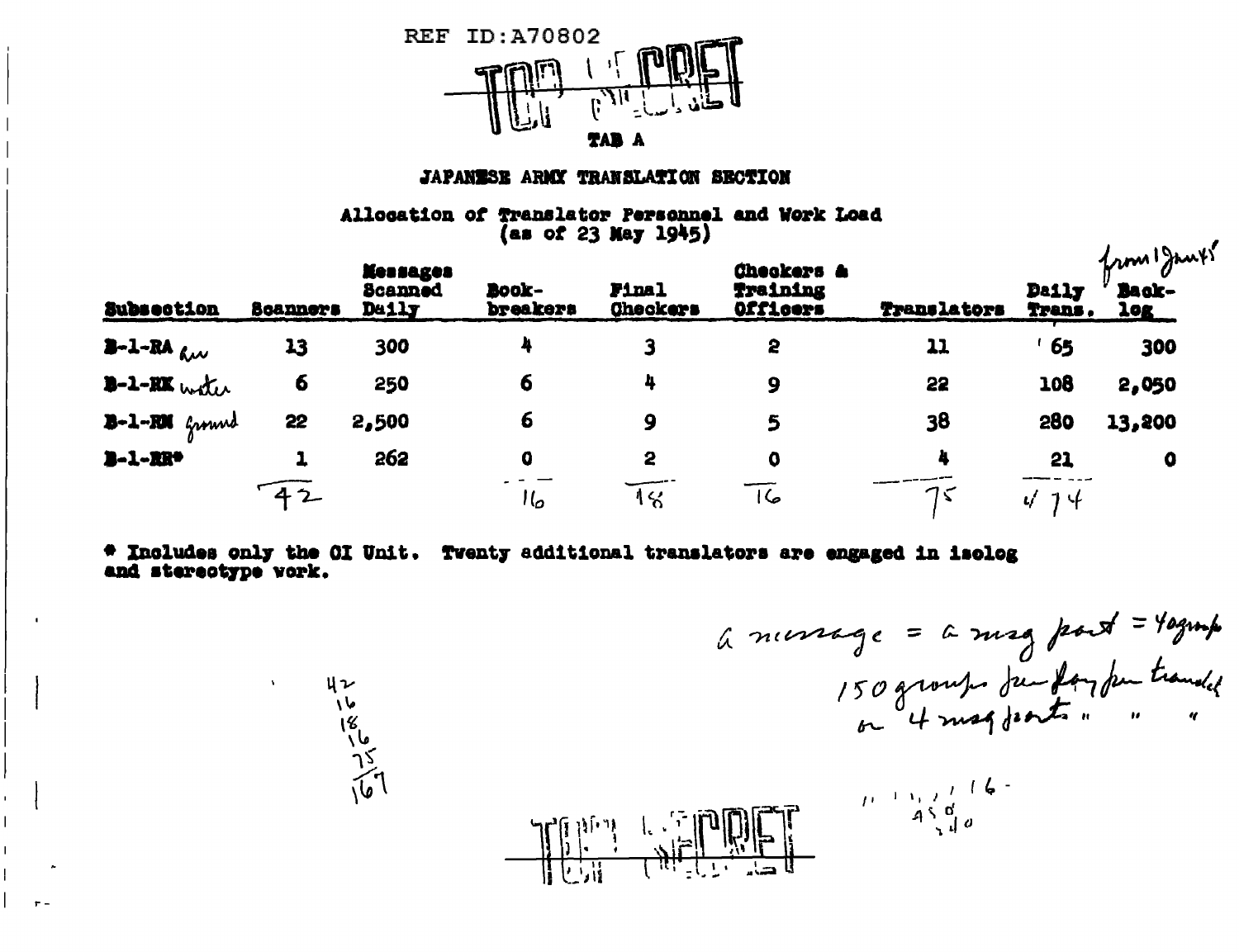

1. The following figures with respect to the Enlisted Table of Grganization of B-1 are submitted together with a memorandum written by Chief. B-1. on 9 March 1945. It cannot be too strongly emphasized that the enlisted Table of Organization fails to correspond with the basic operational problem. In many cases, enliated men are performing the duties and assuming the responsibilities of commissioned officers. This is particularly true in the seanning, code recovery. and checker groups.

2. Not only is the Language Branch beset with the problem of using enlisted men and officers on the same jobs, but it is also impossible to make any differentiation within the enlisted ranks themselves. It has been the privilege of the Language Branch to name only one of its nine Master Sergeants. The other eight were transferred in grade from the ASTP. In many cases, Pfc's show more promise than several of the First Three Graders who were sent by ASTP to the Language Brunch.